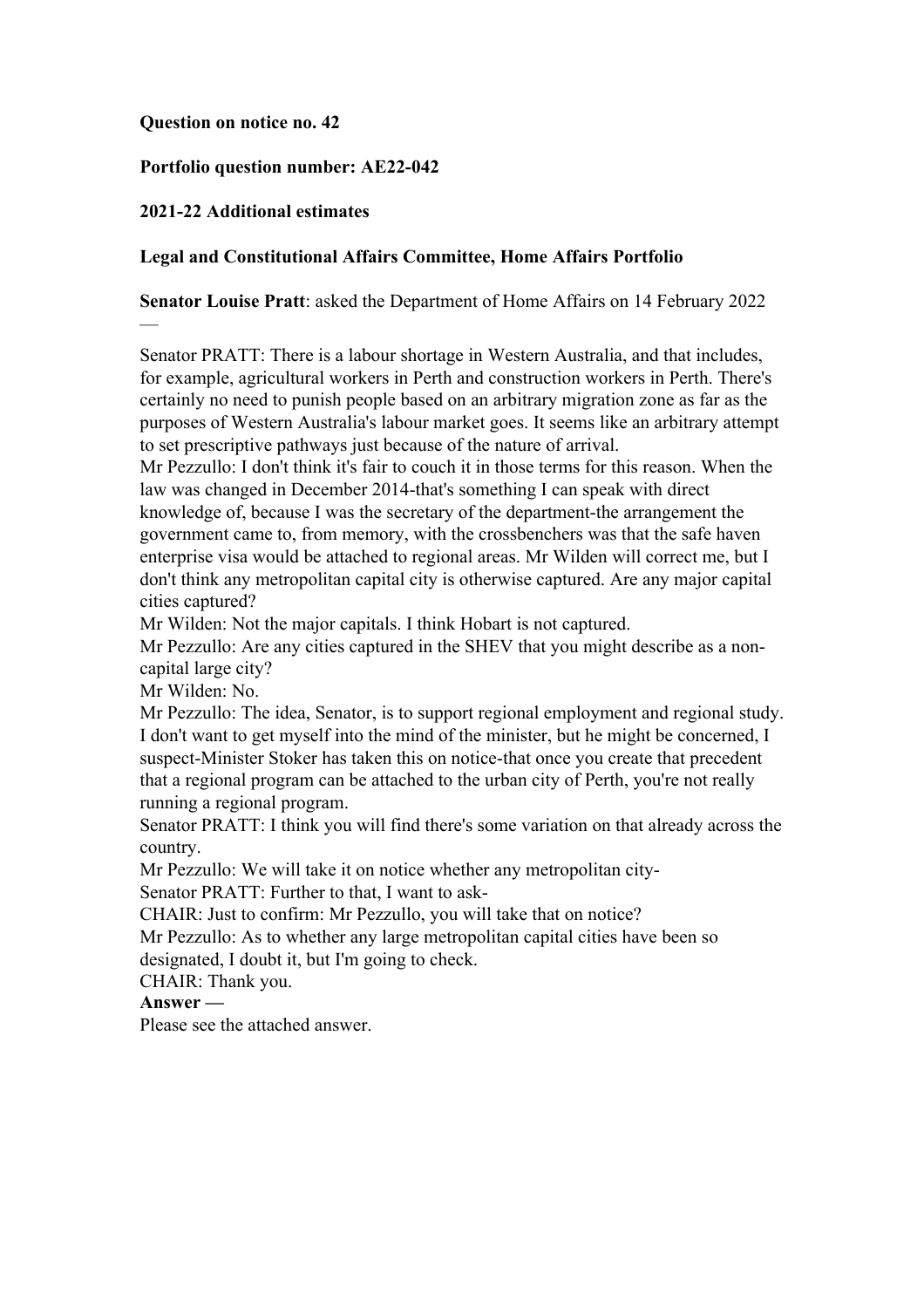### **SENATE STANDING COMMITTEE ON LEGAL AND CONSTITUTIONAL AFFAIRS ADDITIONAL BUDGET ESTIMATES 14 FEBRUARY 2022**

## **Home Affairs Portfolio Department of Home Affairs**

# **Program 2.3: Refugee and Humanitarian Assistance**

# **AE22-042 - Metropolitan cities captured in the SHEV**

Senator Louise Pratt asked:

Senator PRATT: There is a labour shortage in Western Australia, and that includes, for example, agricultural workers in Perth and construction workers in Perth. There's certainly no need to punish people based on an arbitrary migration zone as far as the purposes of Western Australia's labour market goes. It seems like an arbitrary attempt to set prescriptive pathways just because of the nature of arrival.

Mr Pezzullo: I don't think it's fair to couch it in those terms for this reason. When the law was changed in December 2014—that's something I can speak with direct knowledge of, because I was the secretary of the department—the arrangement the government came to, from memory, with the crossbenchers was that the safe haven enterprise visa would be attached to regional areas. Mr Wilden will correct me, but I don't think any metropolitan capital city is otherwise captured. Are any major capital cities captured? Mr Wilden: Not the major capitals. I think Hobart is not captured.

Mr Pezzullo: Are any cities captured in the SHEV that you might describe as a noncapital large city?

Mr Wilden: No.

Mr Pezzullo: The idea, Senator, is to support regional employment and regional study. I don't want to get myself into the mind of the minister, but he might be concerned, I suspect—Minister Stoker has taken this on notice—that once you create that precedent that a regional program can be attached to the urban city of Perth, you're not really running a regional program.

Senator PRATT: I think you will find there's some variation on that already across the country.

Mr Pezzullo: We will take it on notice whether any metropolitan city— Senator PRATT: Further to that, I want to ask—

CHAIR: Just to confirm: Mr Pezzullo, you will take that on notice?

Mr Pezzullo: As to whether any large metropolitan capital cities have been so designated, I doubt it, but I'm going to check.

CHAIR: Thank you.